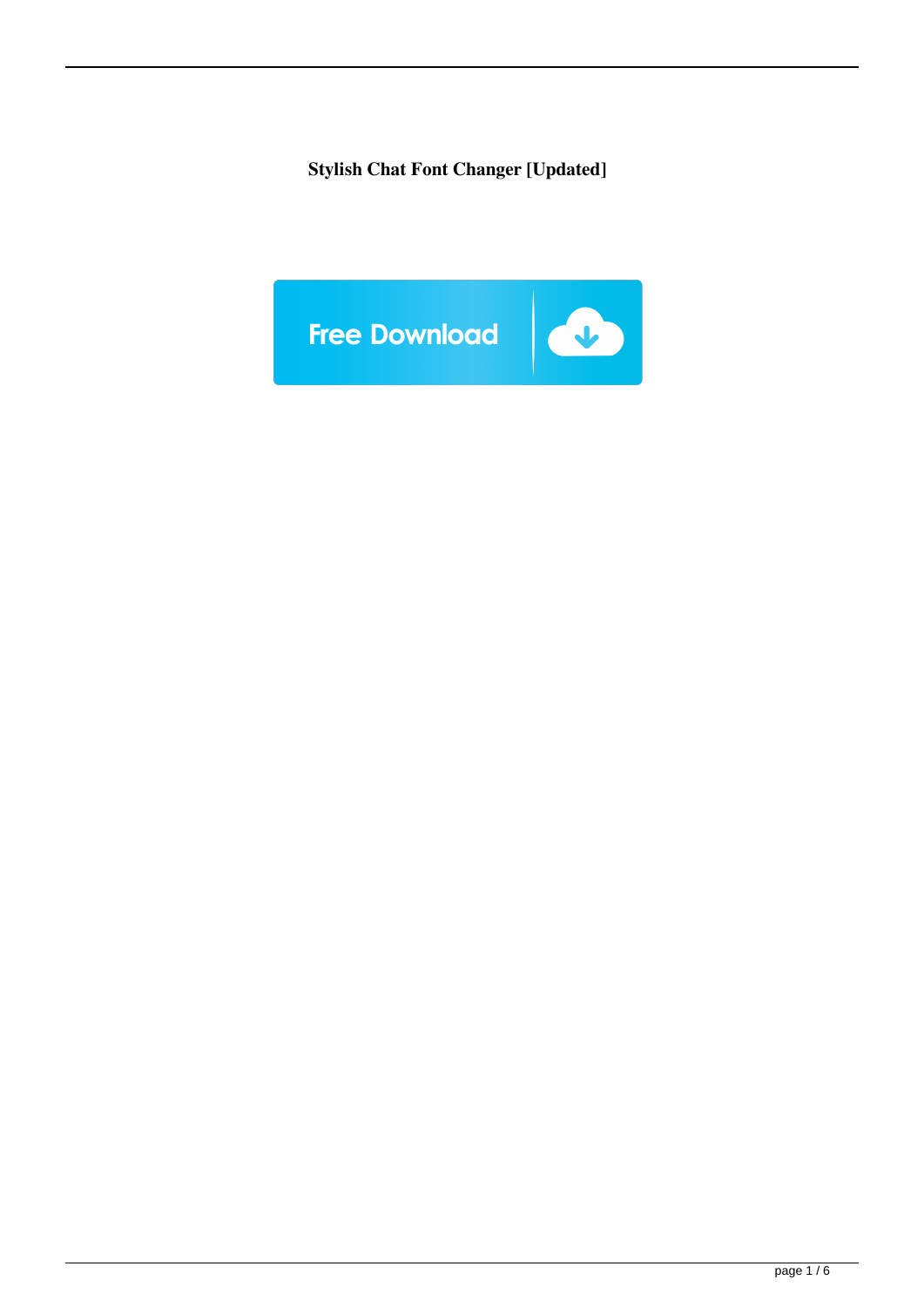## **Stylish Chat Font Changer Crack Free [Mac/Win]**

Stylish Chat Font Changer is a small app that enables you to change the text that appears in the chat box in Stylish to whatever you want. What's New: v2.2.0: -Added a Preference. -New Looks -Added a small Notice about a recent update. You can now hide the Stylist Chat Font Changer in the menu, you can find it on the 'Options' menu of Stylish. Stylish Chat Font Changer app is listed in Category Communication, Social Networking. Stylish Chat Font Changer was reviewed by Chris Harris, last updated on September 25th, 2015. Rating: 10 out of 5 6.8 31,581 total 5 4 3 2 1 Review Source: CNET CNET Editors' Rating Excellent 10 Poor 3 This rating is of our judgment as to the quality of this app as a whole. Not all aspects have been taken into account, such as user-interface, functioning and even stability. Top Apps Stylish Chat Font Changer - the app makes it easy to change the font in Stylish to whatever you want. US3.1 Stylish Chat Font Changer is a small app that enables you to change the text that appears in the chat box in Stylish to whatever you want. Stylish Chat Font Changer is currently ranked 3 in Social Networking category. This app is listed in Social Networking, Communication, Communication Tools category and subcategorized under Communication, Social Networking. Stylish Chat Font Changer was reviewed by Chris Harris, last updated on September 25th, 2015. It's a very small app, since all it does is allow you to change the font of the text in the Stylish app. Change Text Change the Text You Type Stylish Chat Font Changer is a small app that enables you to change the text that appears in the chat box in Stylish to whatever you want. Stylish Chat Font Changer is currently ranked 3 in Social Networking category. This app is listed in Social Networking, Communication, Communication Tools category and subcategorized under Communication, Social Networking. i-Ling.net is not liable for any financial loss, injury or damage caused by

## **Stylish Chat Font Changer Crack License Keygen**

A Stylish App for MAC. Lets you easily change font type on your Mac by using hot keys. How To Use: To change font to "Serif" type text in the chat box. To change font back to "System" type "Serif" in the chat box. The style can be changed by changing the name in the Mac app. Please Read: If you are having trouble changing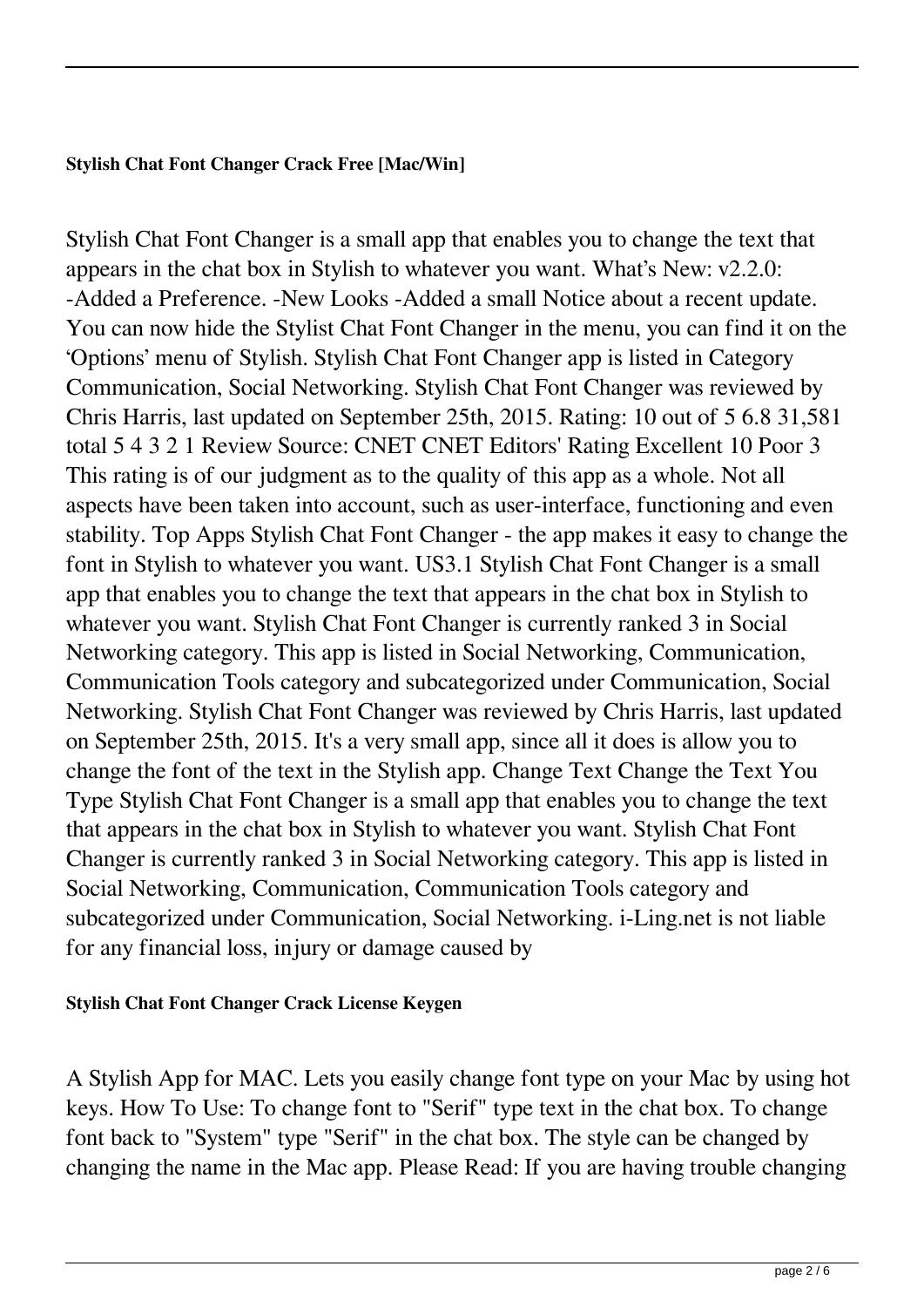font type using a hot key, then please visit the Stylish help page: This app is great for Mac and Windows users, and is a great App to have in your "Stylish Style-Sheet". Enjoy! This App was built on a Mac by myself and I have released it for use on all platforms. I am currently looking into ways to use this in Chrome, but I have had no luck thus far. So, if you do find that it works in Chrome, please let me know so I can add the feature! Download: If you like this, please consider a donation. Please Support the creator of the App by purchasing the app for yourself! - Thanks, -D2K Live wallpaper Live wallpaper Live Wallpaper, or live wallpaper as it is commonly referred to, is the type of wallpaper on a mobile phone that changes periodically throughout the day. Live wallpapers are considered to be a variant of the traditional wallpaper, however, they are usually displayed on the lock screen. Many users like the change to a dynamic rather than static image, as the animation serves to create the illusion of movement of the objects on the image.[1] To start a live wallpaper one must first install a third-party application on the mobile phone. After installation, the third-party application sets up the wallpaper for the phone to be displayed. The live wallpaper application periodically sends commands to the third-party application requesting that a new image be loaded. The image is then drawn in the correct positions on the screen in a continuous loop to give the impression of motion. Free Live Wallpapers Things a live wallpaper can do: Animations (fading in, bouncing, spinning, or rotating) One or more frames per second One or more random colors or drawing styles Interactive or "feature" images (image turns on or off, blink or spin) Flexible 77a5ca646e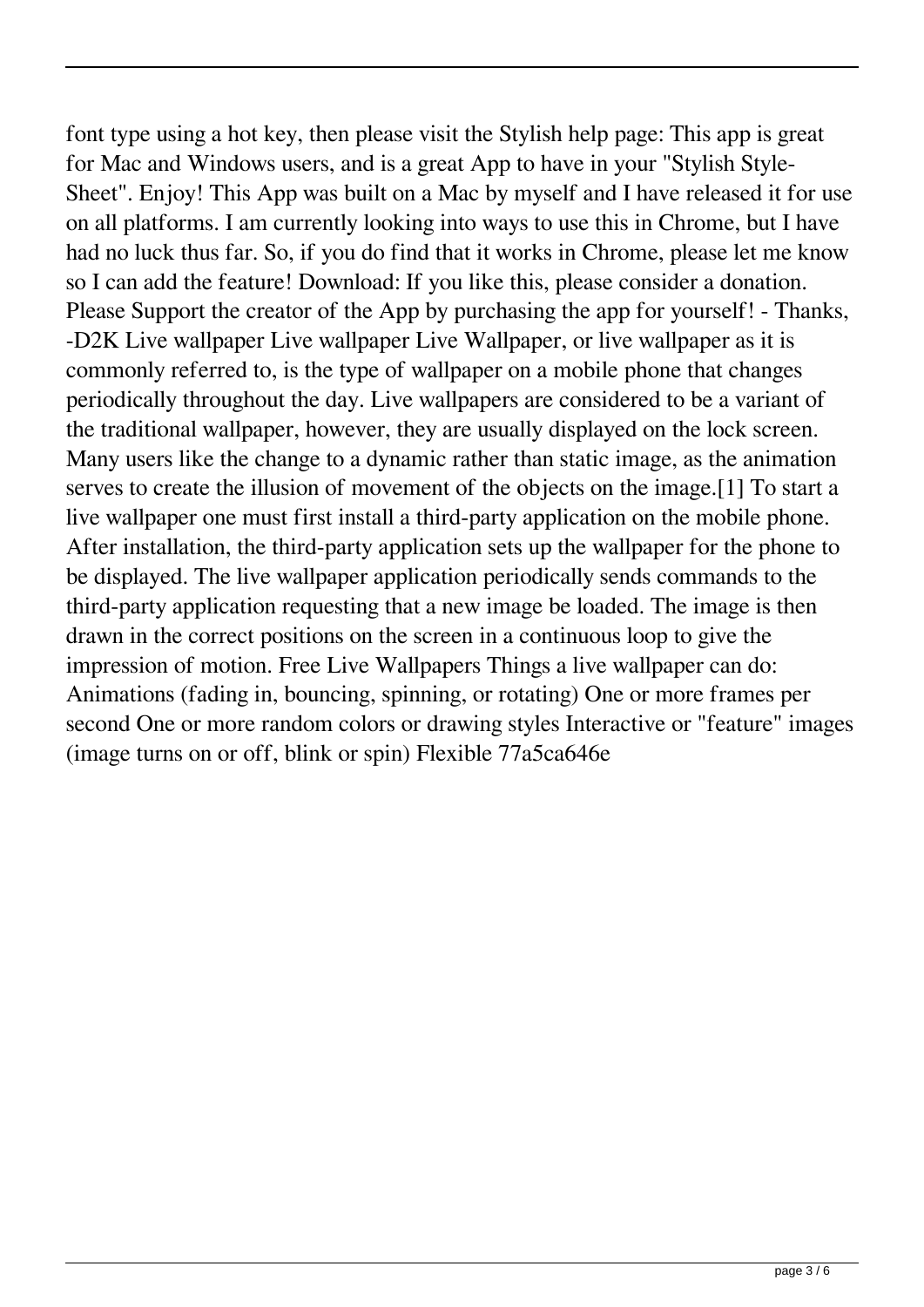## **Stylish Chat Font Changer Download (April-2022)**

Re: OMG! Greetings! If you have some suggestions on what we can add, you're welcome to contribute. Thanks, MikeDerek Wolfe Derek Trevor Wolfe (born September 11, 1993) is an American football defensive end for the Arizona Cardinals of the National Football League (NFL). He played college football at Colorado, and was drafted by the Arizona Cardinals in the first round of the 2015 NFL Draft. Early years Wolfe attended and played high school football at A. C. Dixon High School in Dixon, California. He earned All-Mojave Region first-team honors by the Los Angeles Times as a senior and was a USA Today honorable mention all-state selection as a senior after recording 70 tackles with 15 sacks. As a sophomore, he recorded 47 tackles with 14.5 sacks. Wolfe was rated a three-star recruit by Rivals.com and was ranked the No. 10 defensive end in his class. College career 2012 season As a true freshman, Wolfe played in all 13 games and made one start for the Colorado Buffaloes in the 2012 season. He finished with 13 tackles and three sacks. He finished the season first on the team in sacks with 5.5. He was also a Second-team All-Big 12 selection by the coaches and Big 12 All-Newcomer team by the media. He finished his first season with the Buffaloes with 37 tackles, 7.5 sacks and 15.5 tackles for a loss. 2013 season In 2013, as a sophomore, Wolfe had 35 tackles, seven sacks and 16.5 tackles for a loss. He also was Colorado's team leader in sacks with seven and was also second on the team in tackles with 34. He was also named a 2013 First-team All-Big 12 selection by the coaches. He ended his sophomore season with 44 tackles, 14.5 tackles for a loss and 10 sacks. 2014 season As a junior, Wolfe had 50 tackles, 14 sacks and 13 tackles for a loss. He was named a 2014 First-team All-American by Athlon Sports. Wolfe finished his junior year with 60 tackles, 17.5 tackles for a loss, 11 sacks, one interception and three passes defensed. He was also named to the 2013 Jim Thorpe Award watchlist and was a 2014 Outland Trophy finalist. Wolfe was also Colorado's team leader in sacks with 11, and finished

**What's New in the Stylish Chat Font Changer?**

With Stylish Chat Font Changer you can change the text you are typing into ---- líkë tHí§ ýõü® të¤t ¢ãñ ßë ¢HãñGëÐ ã§ ýõü týÞë--- and you can easily enable and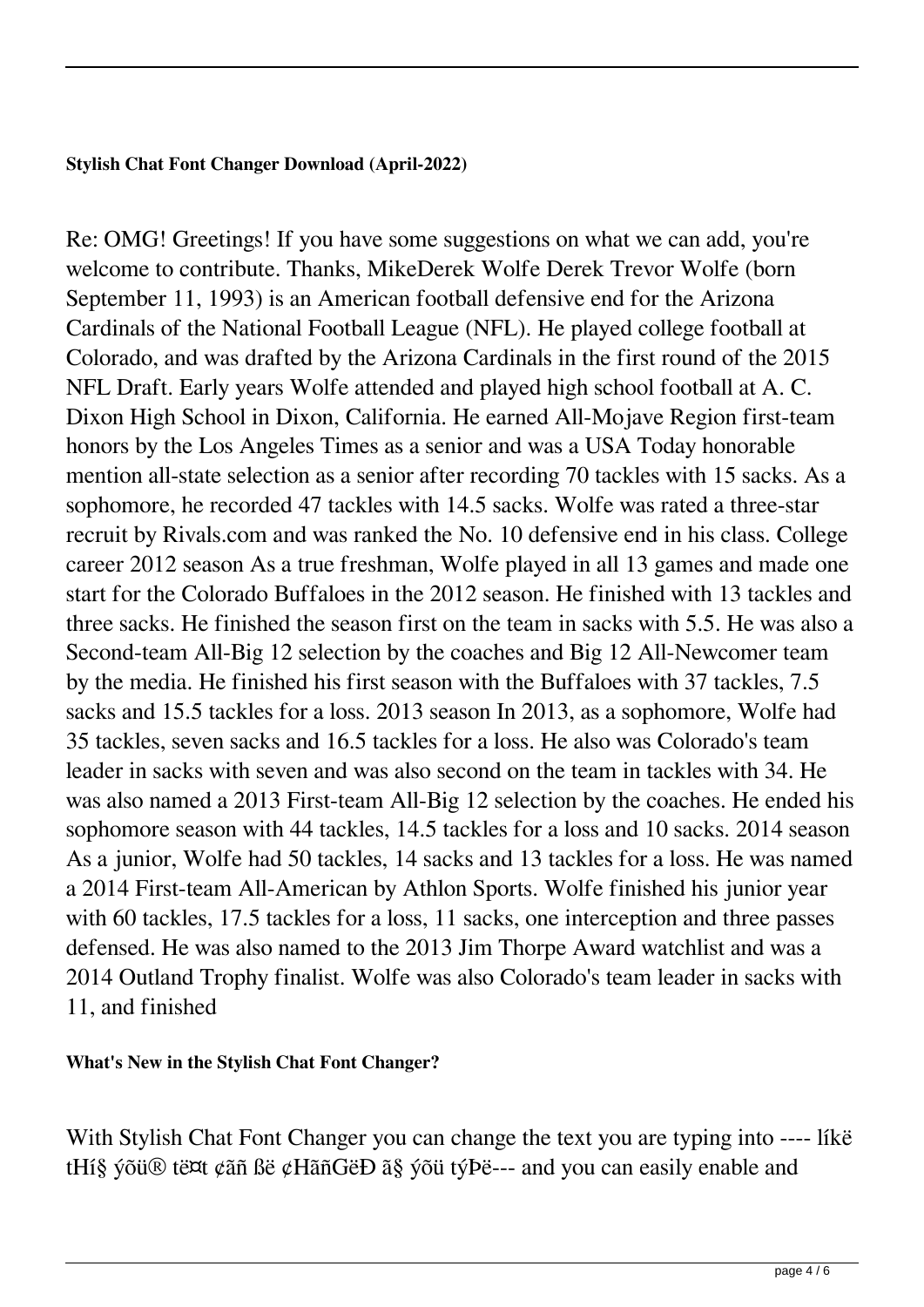disable this using a hot key - Control + This is a version for the latest Chrome (v.54.0.2840.110). There is also a version for Firefox, Internet Explorer and Opera. The script will look at your system settings and use the appropriate CSS font for that system. ## Options Change these settings using the Stylish Options window. \*\*Hotkey\*\* sets the keystroke that will activate the Stylish control. You can use any keystroke combination that you would use in Stylish. \*\*Font Settings\*\* defines the font style and size. \*\*Font Settings\*\* can also be set on a per chat history basis. This allows you to set different fonts for specific chats. \*\*Apply Font Settings\*\* will apply the current settings to the current chat history. ## Usage After installing the Stylish Chat Font Changer, open the Options window and set the Hotkey and Font Settings to your liking. Next, open a chat session and begin typing in the chat history. When the chat history changes, you will see the font style change. ## Known Bugs - Cannot change color on site wide. - Cannot change font size on site wide. - Hotkey issues. - Changed background color may not be applied until window is refreshed. - You cannot change the color for messages with "<@" ## Support Got questions? Visit the [Stylish Chat Font Changer forum]( or report an issue on the Stylish GitHub project. ## Credits \*\*Original Version Created By: MarkyMarks.\*\* This version was made by @[[ ## License [MIT]( [![sstylish.chat.gif](